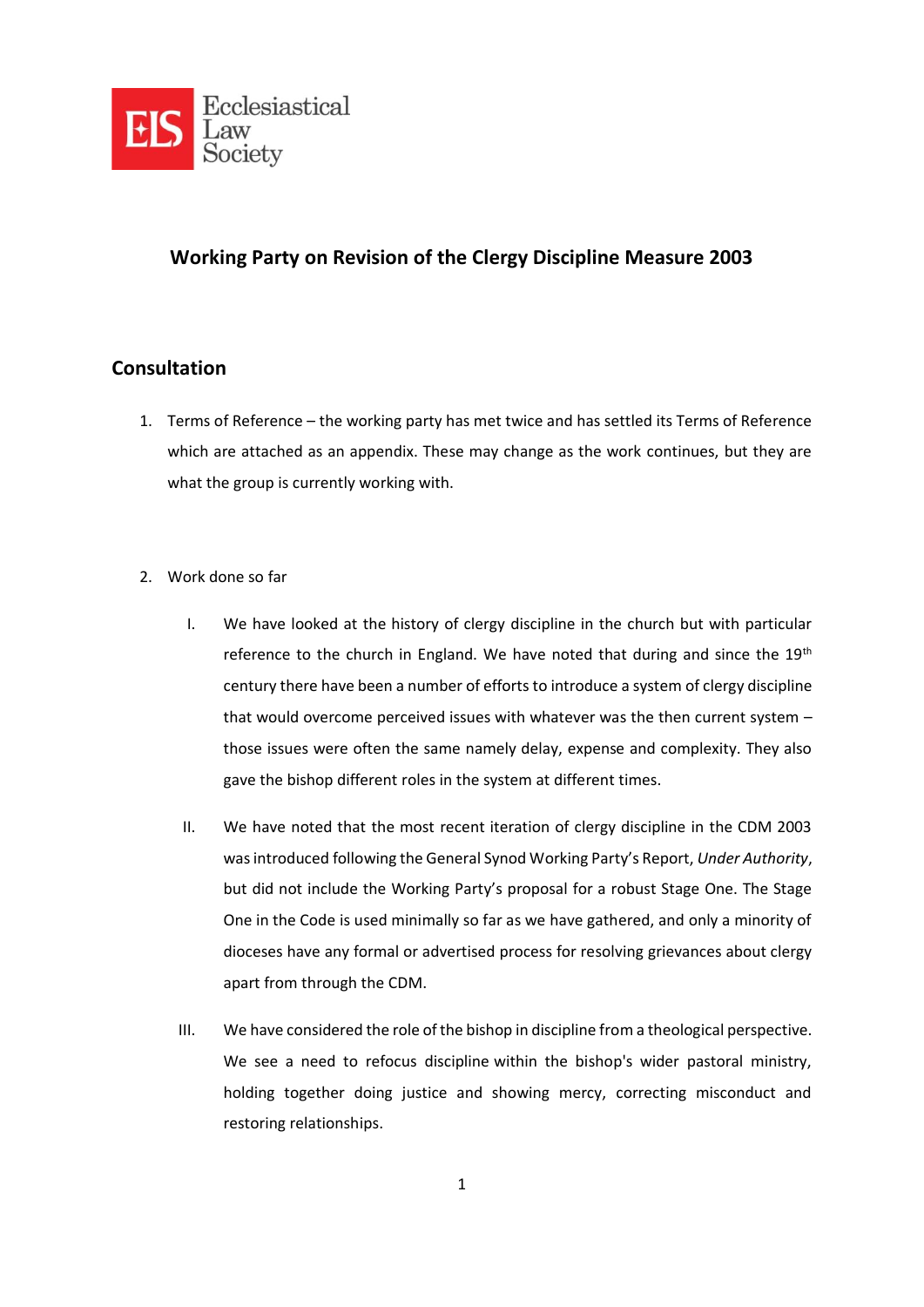- IV. We have noted the widespread dissatisfaction with the 2003 scheme, particularly with regard to delays, lack of pastoral support and the inability of respondents to know the case against them from the outset.
- 3. Our initial thoughts about the future of clergy discipline have focussed on the need to distinguish between what on the one hand we shall refer to as 'service level complaints', grievances against members of clergy for the way they have treated people or have behaved generally, but falling short of serious misconduct and on the other hand matters of serious misconduct that would be likely to put in question the issue of 'fitness to practice'. In those phrases 'service level complaints' and 'fitness to practice' we are using language that is commonly used in other professions to describe different types of complaint calling for different approaches and protocols.
- 4. To help us progress this we would like to hear people's views on the following questions:
	- I. Are there any reasons why priests should not be approached immediately for their response after a complaint (whether of a grievance or of a case of serious misconduct) has been laid? ie moving away from the holding your cards close to your chest for as long as possible. Is it the same answer in both cases?
	- II. Do you agree that the process should be divided into two separate streams as suggested in the terms of reference, and broadly along those lines?
	- III. What should be the test for misconduct falling within the second stream?
	- IV. Should cases of serious misconduct be dealt with along the lines of "in-house misconduct proceedings" as per ACAS processes, or by an "external tribunal" along the lines of many professions with a legally qualified chair and other panel members.

Please send your response to [cdmconsultation@gmail.com](mailto:cdmconsultation@gmail.com) We would appreciate receiving responses by the 31<sup>st</sup> July 2020

HH Canon Peter Collier QC

Chair of the Working Party

Feast Day of Peter & Paul, Apostles 2020